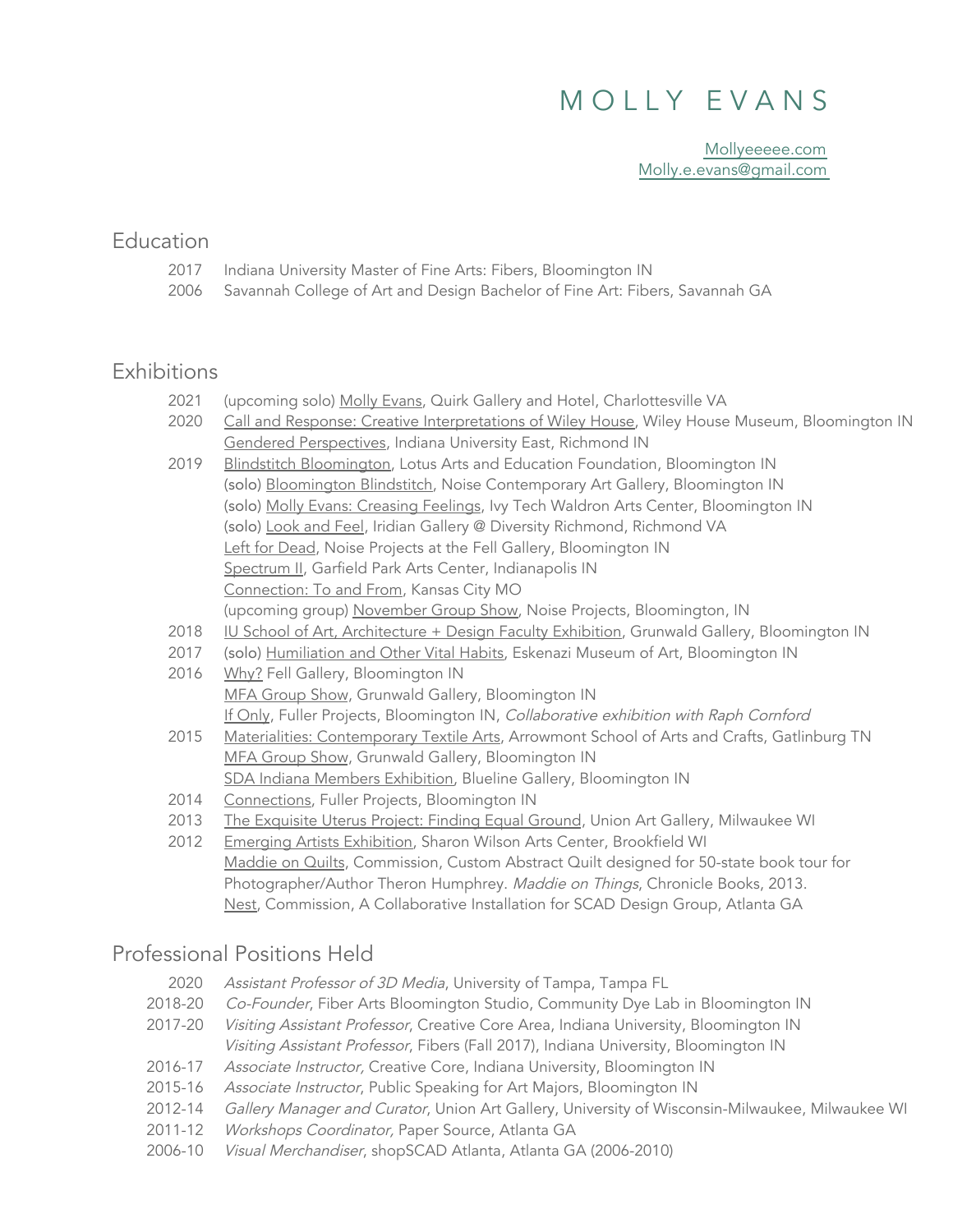### Courses Taught

 Pathways: Introduction to Art, Design, and Merchandising, Creative Core, 140 student lecture Introduction to Sculpture, Sculpture, 200 Level Experimental Sculpture <sup>I</sup> & II, Sculpture, 200 & 300 Level Forums of Exchange I, Comprehensive Design, 200 Level Forums of Exchange II, Comprehensive Design, 400 Level Introduction to Fibers, Fibers, 200 Level Social Fabric: Inventive Surface, Fibers, 200 & 300 Level, Original Course Development 3D Foundations, 100 Level 2D Foundations, 100 Level Public Oral Communication, General Education, 100 Level

### Additional Teaching

- 2019 *Workshop Instructor*, Public Speaking for Artists, School of the Art Institute of Chicago, Chicago IL Faculty Showcase Presenter, 50 Minutes of Solid-Gold Lecture Instruction using Top Hat, Indiana Digital Learning Summit, Indianapolis IN
- Workshop Instructor, The Sewing Machine Demystified, The Tailored Fit, Bloomington IN (Ongoing)
- 2018 *Workshop Instructor,* Public Speaking for Artists, School of the Art Institute of Chicago, Chicago IL
- 2017 *Workshop Instructor*, Tame the Nightmare! Practical Public Speaking Tips for Fabulous Artist's Talks College Art Association Conference, New York City NY
	- Workshop Instructor, Public Speaking for Art Students, Earlham College, Richmond IN
- 2016 *Workshop Instructor* Artist's Talk Workshop, A Primer for MFA's, Indiana University, Bloomington IN
- 2014 *Workshop Instructor,* It's Your Uterus, Do What You Want With It!, Studio Art and Craft Centre of UWM, Milwaukee WI
- 2011 Workshop(s) Instructor, Various weekly paper workshops, Paperwork, Atlanta GA

## Curatorial and Gallery Management

All exhibitions curated and managed at Union Art Gallery, Milwaukee, WI unless otherwise stated

- 2018 Curator, Modeling Public Art, Fuller Projects, Bloomington IN
- 2016 Curator, <u>Between: Layering Context & Perception in Patchwork</u>, Jelinek Creative Spaces, Savannah GA Coordinator, MFAO Annual Art Auction Benefit
- 2015 Auctioneer and Coordinator, MFAO Annual Art Auction Benefit
- 2014 Curator, Collaborative Design: Great Minds Think Together Coordinator, 41st Annual Juried Show Coordinator, First Year Exhibition 2014 Coordinator, Crafting Community: UWM Alumni, Ceramics, and Pedagogy (NCECA Exhibition)
- 2013 Curator, Septentrion: Exploring the Arctic Circle, Union Art Gallery Mentor, Fully Furnished: Explorations in Furniture Design (Mentee curator: Ryan Mahony) Coordinator, Crossing Over 2013: UWM Department of Art and Design Scholarship Exhibition Coordinator, The Exquisite Uterus Project: Finding Equal Ground Coordinator, Soul Calling: Photography from Joel Pickford Coordinator, 40th Annual Juried Show Coordinator, First Year Exhibition 2013 Coordinator, Uprisings: Images of Labor, Featuring the Justseeds Printmaking Collective
- 2012 Coordinator, Crossing Over 2012: UWM Department of Art and Design Scholarship Exhibition Curator, Role Playback: A Second Look at Music Video Production Design Coordinator, Continuum 2012: UWM Alumni Exhibition Curator, Throw: Innovations in Modern Quilt Design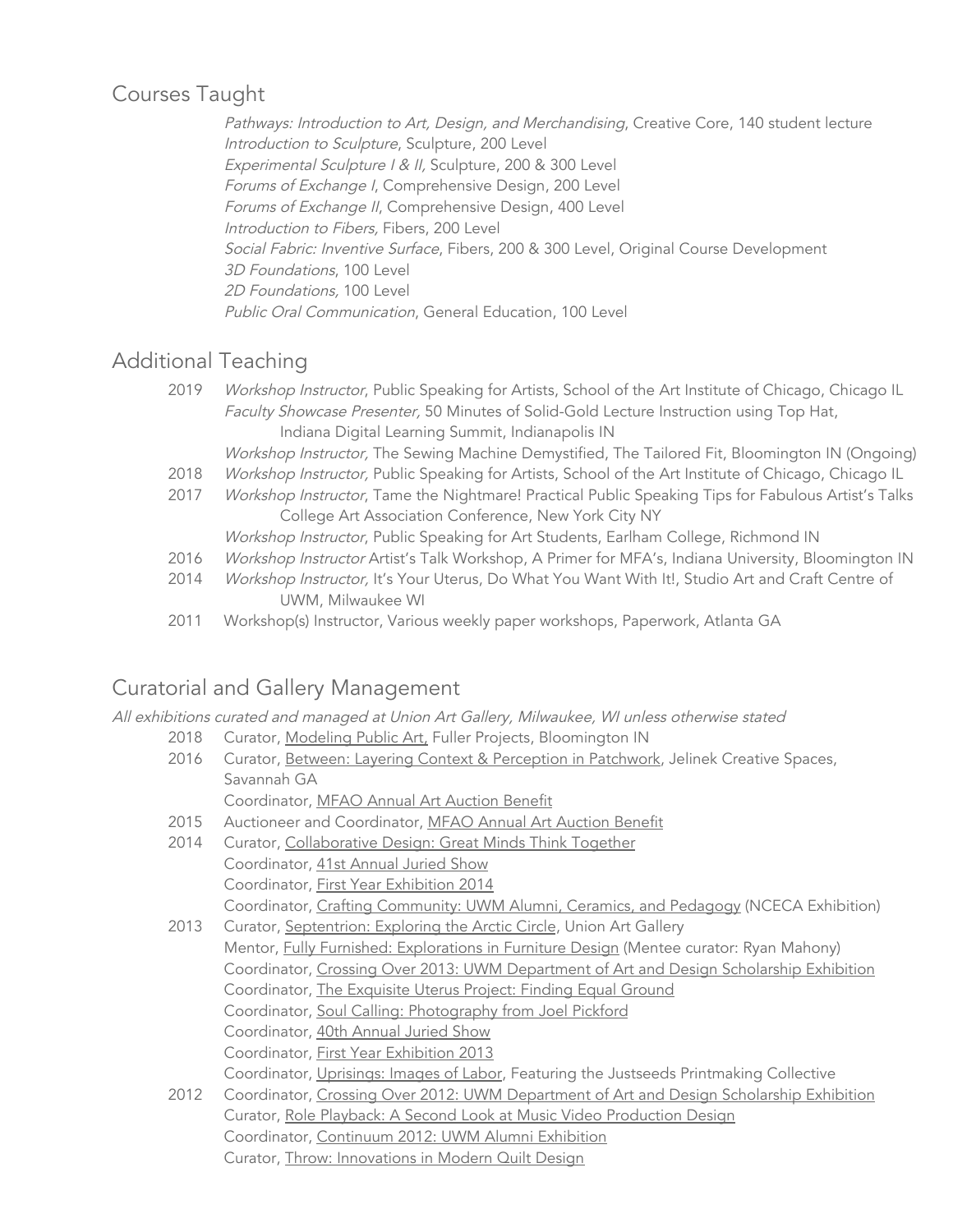### Professional Practice & Service

- 2019 Committee Member, Diversity, Equity, and Inclusion, Indiana University, Bloomington IN Artist Talk, Lotus World Music Festival, Bloomington IN
- 2018 *Convocation*, Lotus Education and Arts Foundation, Backdrop Service Learning collaboration Juror, A Fair of the Arts, City of Bloomington Parks and Recreation, Bloomington IN Panel, Emergent Artists Panel Discussion, Earlham College, Richmond IN Artist Talk, Earlham College, Richmond IN
- 2017 President, Masters of Fine Arts Organization, Indiana University, Bloomington IN Studio Assistant, Arrowmont School of Arts and Crafts, Gatlinburg TN Attendee, College Art Association Conference, New York City NY
- 2016 President, Textile Artist's Assembly, Indiana University, Bloomington IN Committee, Graduate Students' for Dean's Search, Indiana University, Bloomington IN Playing with Paper: Investigations into Three Dimensions, Instructor: Lauren Kussro, Arrowmont School of Arts and Crafts, Gatlinburg TN Exploring Crochet: Materials and Content, Instructor: Jerry Bleem, Arrowmont School of Arts and Crafts, Gatlinburg TN
- 2015 Studio Assistant, Assisting Rowland Ricketts III, Indiana University, Bloomington IN Storyteller, The Moth Storyslam, Indiana University, Bloomington IN
- 2014 Juror, Stilus Non Conformis, University of Wisconsin Union Fireside Lounge, Milwaukee, WI Juror, Crafting Community: UWM Alumni, Ceramics and Pedagogy, Milwaukee WI Juror, Wisconsin Visual Artists Southeaster Chapter Members Exhibition, Milwaukee WI
- 2014 Certificate, Entrepreneurship, Milwaukee Area Technical College, Milwaukee WI
- 2013 Arts Career Counselor, My Life! My Plan! Milwaukee-Area High Schools, Milwaukee, WI
- 2012 Special Events and Volunteer Coordinator, United Performing Arts Fund, Milwaukee WI Juror, Continuum UWM Alumni Exhibition, Milwaukee WI
- 2010 Certificate, Management Essentials, Emory Continuing Education, Atlanta GA
- 2009 Discussion Facilitator, Critique Group, Wonderroot Community Arts Center, Atlanta GA Certificate, Sewing Machine Repair Technician, Instructor: Ray White, Oak Ridge, TN
- 2007 Costume Designer, The Replacement Child, Twelve34 Films, Wayland MA Costume Designer, Born to Win, Trey Hock Production, Savannah GA
- 2006 Costume Designer, Melange! Splendid! Spectactular!, Molly Evans Production, Savannah GA Basic Millinery Techniques, Instructor: Chloe Scrivener, Central Saint Martins College of Art and Design, London

 Mouldmaking and Casting, Instructor: Nick Brooks, Central Saint Martins College of Art and Design, London

- 2005 Costume Designer, An Abstraction on the Chronology of Will, Dandy Dwarf Productions
- 2004 Costume Designer, The World Outside, Dandy Dwarf Productions, Savannah GA

#### Press

<u>Is it me you're sewing for?</u> Thomas, Andrew. The Guardian. Web, 2017.

 Materialities: Contemporary Textile Arts. Arrowmont School of Arts and Crafts, Gatlinburg, TN. Sheridan Press, 2015.

Artist Crush – Molly Evans. Campbell, Jenelle. The Work Mag Blog. Web, 2014.

Lionel Stitchie By Molly Evans. IGNANT. Web, 2013.

molly evans (#lionelstitchie). Jealous Curator. Web, 2013.

Quilty Pleasures—Molly Evans. Haynes, Luke. Mr. X Stitch. Web, 2013.

 Lionel Richie's Lyrics Find Home in Abandoned Furniture Across Milwaukee. Oakley, Rachel. Lost at E Minor. Web, 2013.